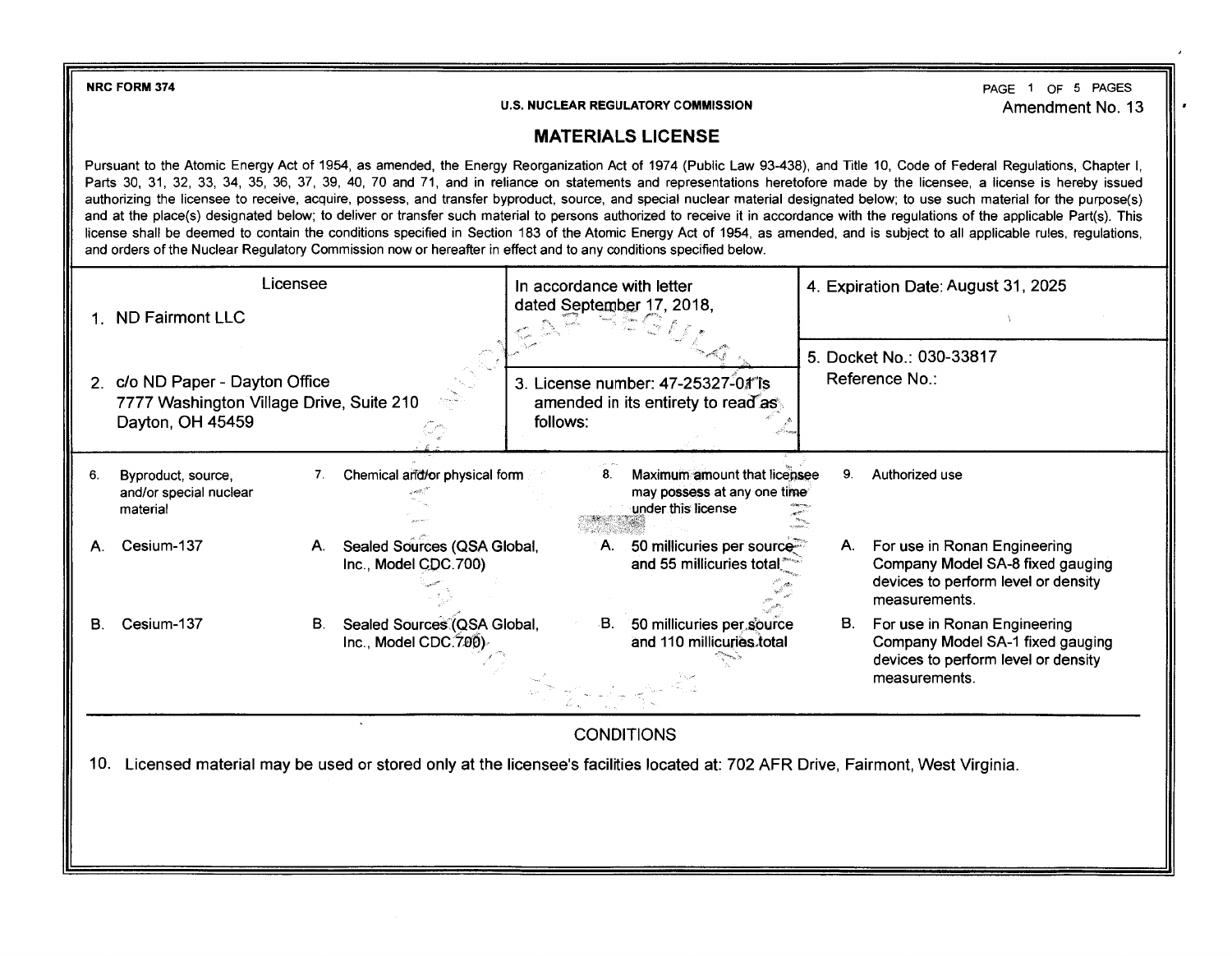| <b>NRC FORM 374A</b>                                                                                                                                                                                                                                                                                                                                                                                                                                                                                                          | <b>U.S. NUCLEAR REGULATORY COMMISSION</b> | PAGE 2 OF 5 PAGES                                                                                                                                                                                                                                                                                                                                                                                                               |
|-------------------------------------------------------------------------------------------------------------------------------------------------------------------------------------------------------------------------------------------------------------------------------------------------------------------------------------------------------------------------------------------------------------------------------------------------------------------------------------------------------------------------------|-------------------------------------------|---------------------------------------------------------------------------------------------------------------------------------------------------------------------------------------------------------------------------------------------------------------------------------------------------------------------------------------------------------------------------------------------------------------------------------|
| <b>MATERIALS LICENSE</b>                                                                                                                                                                                                                                                                                                                                                                                                                                                                                                      | License Number<br>47-25327-01             | Docket or Reference Number<br>030-33817                                                                                                                                                                                                                                                                                                                                                                                         |
| <b>SUPPLEMENTARY SHEET</b>                                                                                                                                                                                                                                                                                                                                                                                                                                                                                                    | Amendment No. 13                          |                                                                                                                                                                                                                                                                                                                                                                                                                                 |
| designated as users for 3 years following the last use of licensed materiat by the individual.                                                                                                                                                                                                                                                                                                                                                                                                                                |                                           | 11. Licensed material shall only be used by, or under the supervision of, individuals who have received the training described in the application<br>dated June 24, 2015, and have been designated in writing by the Radiation Safety Officer. The licensee shall maintain records of individuals                                                                                                                               |
| 12. The Radiation Safety Officer (RSO) for this license is Ericka Aversa.                                                                                                                                                                                                                                                                                                                                                                                                                                                     |                                           |                                                                                                                                                                                                                                                                                                                                                                                                                                 |
| months, or at such other intervals as specified.                                                                                                                                                                                                                                                                                                                                                                                                                                                                              |                                           | 13. A. Sealed sources and detector cells shall be tested for leakage and/or contamination at intervals not to exceed the intervals specified in<br>the certificate of registration issued by the U.S. Nuclear Regulatory Commission under 10 CFR 32.210 or by an Agreement State. In the<br>absence of a registration certificate, sealed sources shall be tested for leakage and/or contamination at intervals not to exceed 6 |
| B. In the absence of a certificate from a transferor indicating that a teak test has been made within the intervals specified in the certificate of<br>registration issued by the U.S. Nuclear Regulatory Commission under 10 CFR 32.210 or by an Agreement State, prior to the transfer, a<br>sealed source received from another person shall not be put into use until tested and the test results received.                                                                                                               |                                           |                                                                                                                                                                                                                                                                                                                                                                                                                                 |
| C. Sealed sources need not be tested if they are in storage and are not being used. However, when they are removed from storage for use<br>or transferred to another person, and have not been tested within the required leak test interval, they shall be tested before use or<br>transfer. No sealed source shall be stored for a period of more than 10 years without being tested for leakage and/or contamination.                                                                                                      |                                           |                                                                                                                                                                                                                                                                                                                                                                                                                                 |
| D. The leak test shall be capable of detecting the presence of 185 becquerels (0.005 microcuries) of radioactive material on the test<br>sample. If the test reveals the presence of 185 becquerels (0.005 microcuries) or more of removable contamination, a report shall be<br>filed with the U.S. Nuclear Regulatory Commission in accordance with 10 CFR 30.50(c)(2), and the source shall be removed<br>immediately from service and decontaminated, repaired, or disposed of in accordance with Commission regulations. |                                           |                                                                                                                                                                                                                                                                                                                                                                                                                                 |
| the analysis.                                                                                                                                                                                                                                                                                                                                                                                                                                                                                                                 |                                           | E. Analysis of leak test samples and/or contamination shall be performed by persons specifically licensed by the U.S. Nuclear Regulatory<br>Commission or an Agreement State to perform such services. The licensee is authorized to collect leak test samples but not perform                                                                                                                                                  |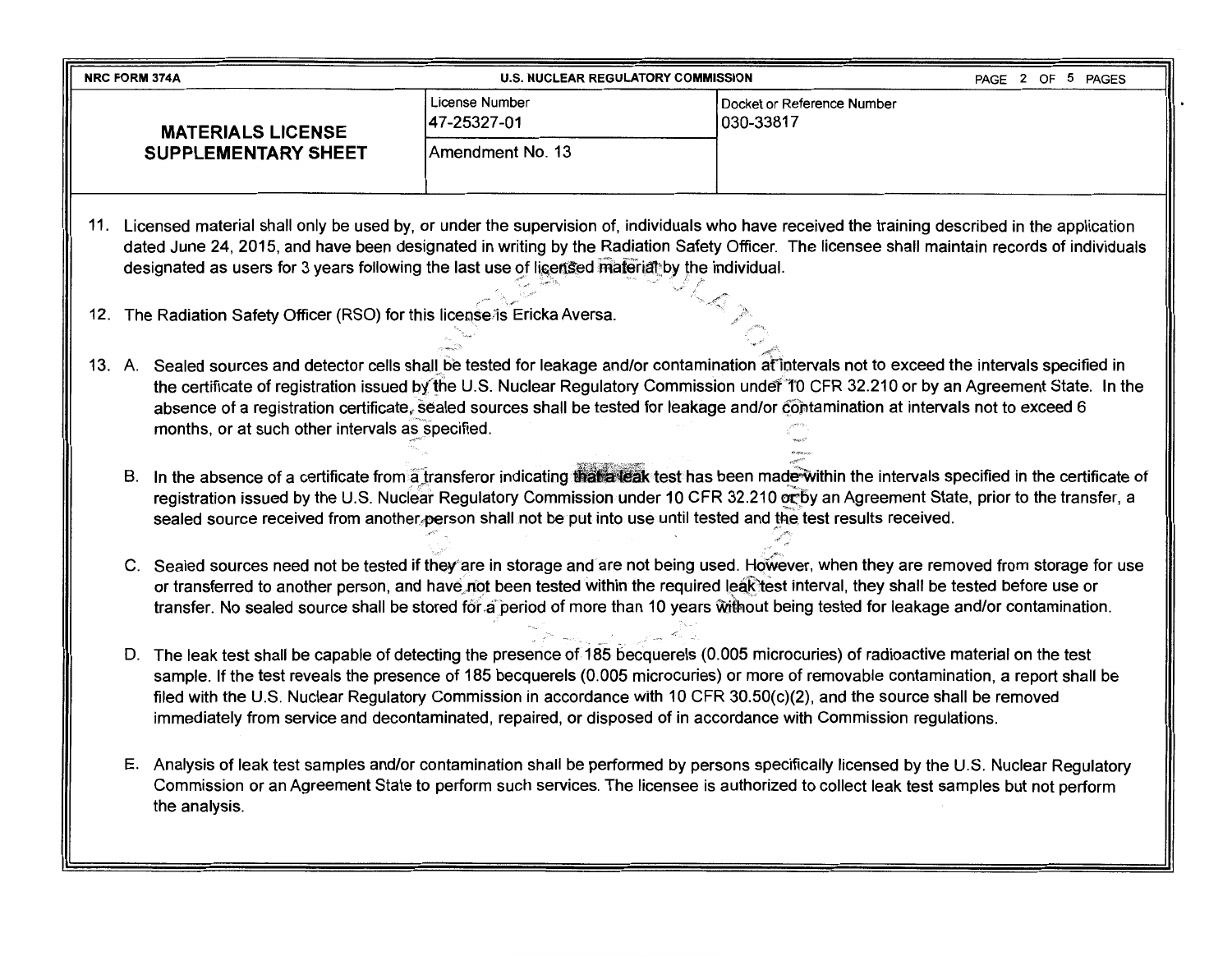| <b>NRC FORM 374A</b>                                                                                                                                                                                                                                                                                                                                                                                                                                                                                                                                                                                                              | <b>U.S. NUCLEAR REGULATORY COMMISSION</b>                                                                                                                                                                                                                                                                                                                                         |                                         | PAGE 3 OF 5 PAGES |
|-----------------------------------------------------------------------------------------------------------------------------------------------------------------------------------------------------------------------------------------------------------------------------------------------------------------------------------------------------------------------------------------------------------------------------------------------------------------------------------------------------------------------------------------------------------------------------------------------------------------------------------|-----------------------------------------------------------------------------------------------------------------------------------------------------------------------------------------------------------------------------------------------------------------------------------------------------------------------------------------------------------------------------------|-----------------------------------------|-------------------|
| <b>MATERIALS LICENSE</b>                                                                                                                                                                                                                                                                                                                                                                                                                                                                                                                                                                                                          | License Number<br>47-25327-01                                                                                                                                                                                                                                                                                                                                                     | Docket or Reference Number<br>030-33817 |                   |
| <b>SUPPLEMENTARY SHEET</b>                                                                                                                                                                                                                                                                                                                                                                                                                                                                                                                                                                                                        | Amendment No. 13                                                                                                                                                                                                                                                                                                                                                                  |                                         |                   |
|                                                                                                                                                                                                                                                                                                                                                                                                                                                                                                                                                                                                                                   |                                                                                                                                                                                                                                                                                                                                                                                   |                                         |                   |
| F. Records of leak test results shall be kept in units of becquerels (microcuries) and shall be maintained for 3 years.                                                                                                                                                                                                                                                                                                                                                                                                                                                                                                           |                                                                                                                                                                                                                                                                                                                                                                                   |                                         |                   |
| 14. Sealed sources or source rods containing licensed material shall not be opened or sources removed from source holders or detached from<br>source rods by the licensee.                                                                                                                                                                                                                                                                                                                                                                                                                                                        |                                                                                                                                                                                                                                                                                                                                                                                   |                                         |                   |
| 15. The licensee shall conduct a physical inventory every 6 months, or at other intervals approved by the U.S. Nuclear Regulatory Commission,<br>to account for all sealed sources and/or devices received and possessed under the license. Records of inventories shall be maintained for 3<br>years from the date of each inventory, and shall include the radionuclides, quantities, manufacturer's name and model numbers, and the<br>date of the inventory.                                                                                                                                                                  |                                                                                                                                                                                                                                                                                                                                                                                   |                                         |                   |
| 16. A. Each gauge shall be tested for the proper operation of the on-off mechanism (shutter) and indicator, if any, at intervals not to exceed 6                                                                                                                                                                                                                                                                                                                                                                                                                                                                                  | months or at such longer intervals as specified in the certificate of registration issued by the U.S. Nuclear Regulatory Commission<br>pursuant to 10 CFR 32.210 or the equivalent regulations of an Agreement State.                                                                                                                                                             |                                         |                   |
| В.                                                                                                                                                                                                                                                                                                                                                                                                                                                                                                                                                                                                                                | Notwithstanding the periodic on-off mechanism (shutter) and indicator test, the requirement does not apply to gauges that are stored,<br>not being used, and have the shutter lock mechanism in a locked position. The gauges exempted from this periodic test shall be tested<br>before use. Records of test results shall be maintained for 3 years from the date of each test. |                                         |                   |
| 17. The following services shall not be performed by the licensee: installation, initial radiation surveys, relocation, removal from service,<br>dismantling, alignment, replacement, disposal of the sealed source, and non-routine maintenance or repair of components related to the<br>radiological safety of the gauge (i.e., the sealed source, the source holder, source drive mechanism, on-off mechanism (shutter), shutter<br>control, shielding). These services shall be performed only by persons specifically licensed by the U.S. Nuclear Regulatory Commission or<br>an Agreement State to perform such services. |                                                                                                                                                                                                                                                                                                                                                                                   |                                         |                   |
| 18. The licensee may initially mount a gauge, if permitted by the certificate of registration issued by the U.S. Nuclear Regulatory Commission or<br>an Agreement State, and under the following conditions:                                                                                                                                                                                                                                                                                                                                                                                                                      |                                                                                                                                                                                                                                                                                                                                                                                   |                                         |                   |
| A. The gauge must be mounted in accordance with written instructions provided by the manufacturer.                                                                                                                                                                                                                                                                                                                                                                                                                                                                                                                                |                                                                                                                                                                                                                                                                                                                                                                                   |                                         |                   |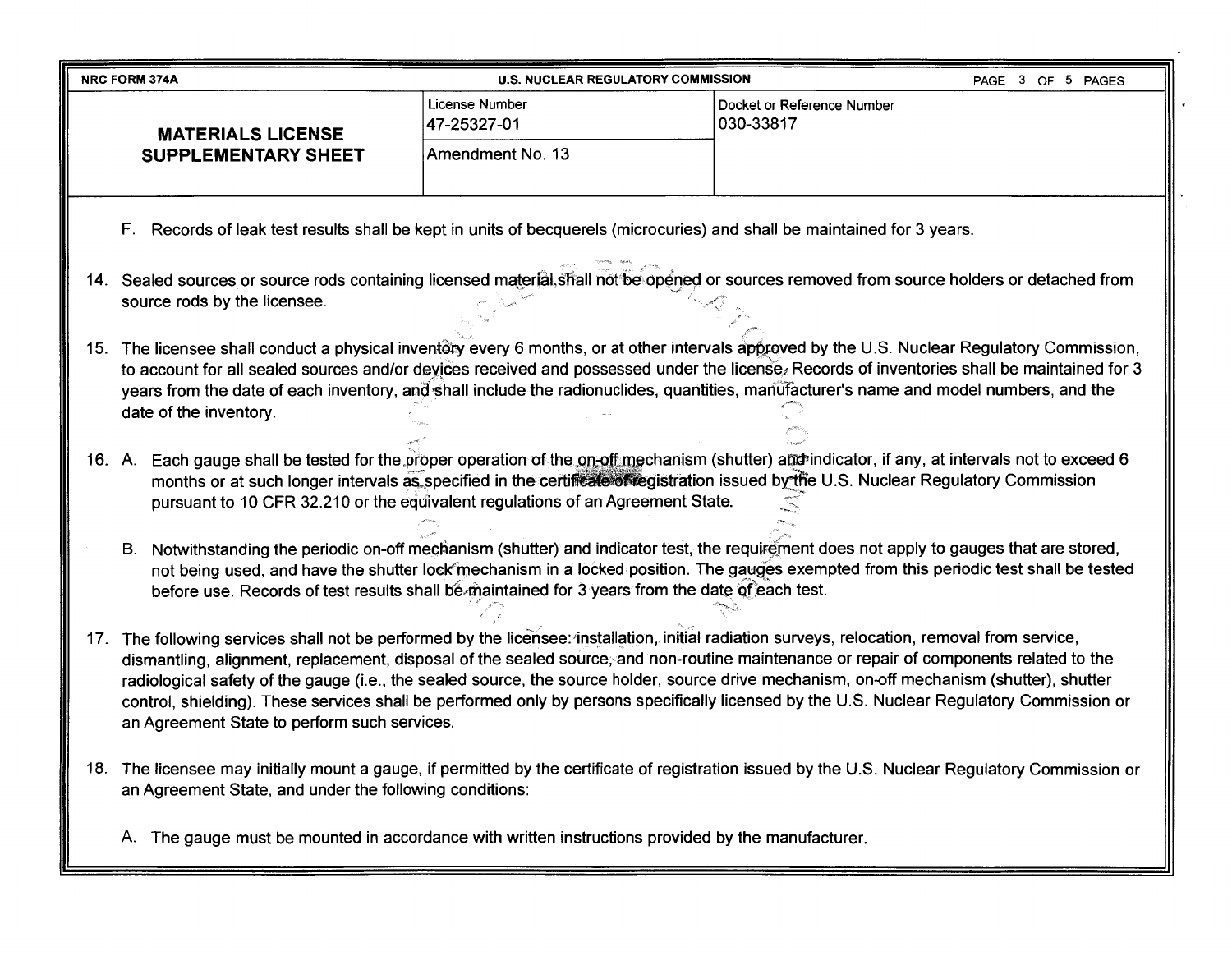| <b>NRC FORM 374A</b><br><b>U.S. NUCLEAR REGULATORY COMMISSION</b><br>PAGE 4 OF 5 PAGES |                                                                                                                                                                                                                                                                                                                                                                                                                                                                                          |                                                                              |                                                                                                                                                                                                                                                                                                                                                                                                                                                 |
|----------------------------------------------------------------------------------------|------------------------------------------------------------------------------------------------------------------------------------------------------------------------------------------------------------------------------------------------------------------------------------------------------------------------------------------------------------------------------------------------------------------------------------------------------------------------------------------|------------------------------------------------------------------------------|-------------------------------------------------------------------------------------------------------------------------------------------------------------------------------------------------------------------------------------------------------------------------------------------------------------------------------------------------------------------------------------------------------------------------------------------------|
|                                                                                        | <b>MATERIALS LICENSE</b>                                                                                                                                                                                                                                                                                                                                                                                                                                                                 | License Number<br>47-25327-01                                                | Docket or Reference Number<br>030-33817                                                                                                                                                                                                                                                                                                                                                                                                         |
|                                                                                        | <b>SUPPLEMENTARY SHEET</b>                                                                                                                                                                                                                                                                                                                                                                                                                                                               | Amendment No. 13                                                             |                                                                                                                                                                                                                                                                                                                                                                                                                                                 |
|                                                                                        | B. The gauge must be mounted in a location compatible with the Conditions of Normal Use and Limitations and/or Other Considerations of<br>Use in the certificate of registration issued by the U.S. Nuclear Regulatory Commission or an Agreement State.<br>C. The on-off mechanism (shutter) must be locked in the off position, if applicable, of the source must be otherwise fully shielded.<br>D. The gauge must be received in good conditions (e.g., the package was not damaged) |                                                                              |                                                                                                                                                                                                                                                                                                                                                                                                                                                 |
| Е.                                                                                     |                                                                                                                                                                                                                                                                                                                                                                                                                                                                                          | The gauge must not require any modification to fit in the proposed location. |                                                                                                                                                                                                                                                                                                                                                                                                                                                 |
|                                                                                        | Mounting does not include electrical connection, activation, or operation of the gauge. The source must remain fully shielded, and the gauge<br>may not be used until it is installed and made operational by a person specifically licensed by the U.S. Nuclear Regulatory Commission or an<br>Agreement State to perform such operations.                                                                                                                                              |                                                                              |                                                                                                                                                                                                                                                                                                                                                                                                                                                 |
|                                                                                        | 19. A. The licensee may maintain, repair, or replace device components that are not related to the radiological safety of the device containing<br>licensed material and that do not result in the potential for any portion of the body to come into contact with the primary beam or result in<br>increased radiation levels in accessible areas.                                                                                                                                      |                                                                              |                                                                                                                                                                                                                                                                                                                                                                                                                                                 |
|                                                                                        | B. The licensee may not maintain, repair, or replace any of the following device components: the sealed source, the source holder, source<br>drive mechanism, on-off mechanism (shutter), shutter control, shielding, or any other component related to the radiological safety of the<br>device, except as provided otherwise by specific condition of this license.                                                                                                                    |                                                                              |                                                                                                                                                                                                                                                                                                                                                                                                                                                 |
|                                                                                        | Nuclear Regulatory Commission or an Agreement State.                                                                                                                                                                                                                                                                                                                                                                                                                                     |                                                                              | 20. Prior to initial use and after installation, relocation, dismantling, alignment, or any other activity involving the source or removal of the<br>shielding, the licensee shall assure that a radiological survey is performed to determine radiation levels in accessible areas around, above,<br>and below the gauge with the shutter open. This survey shall be performed only by persons authorized to perform such services by the U.S. |